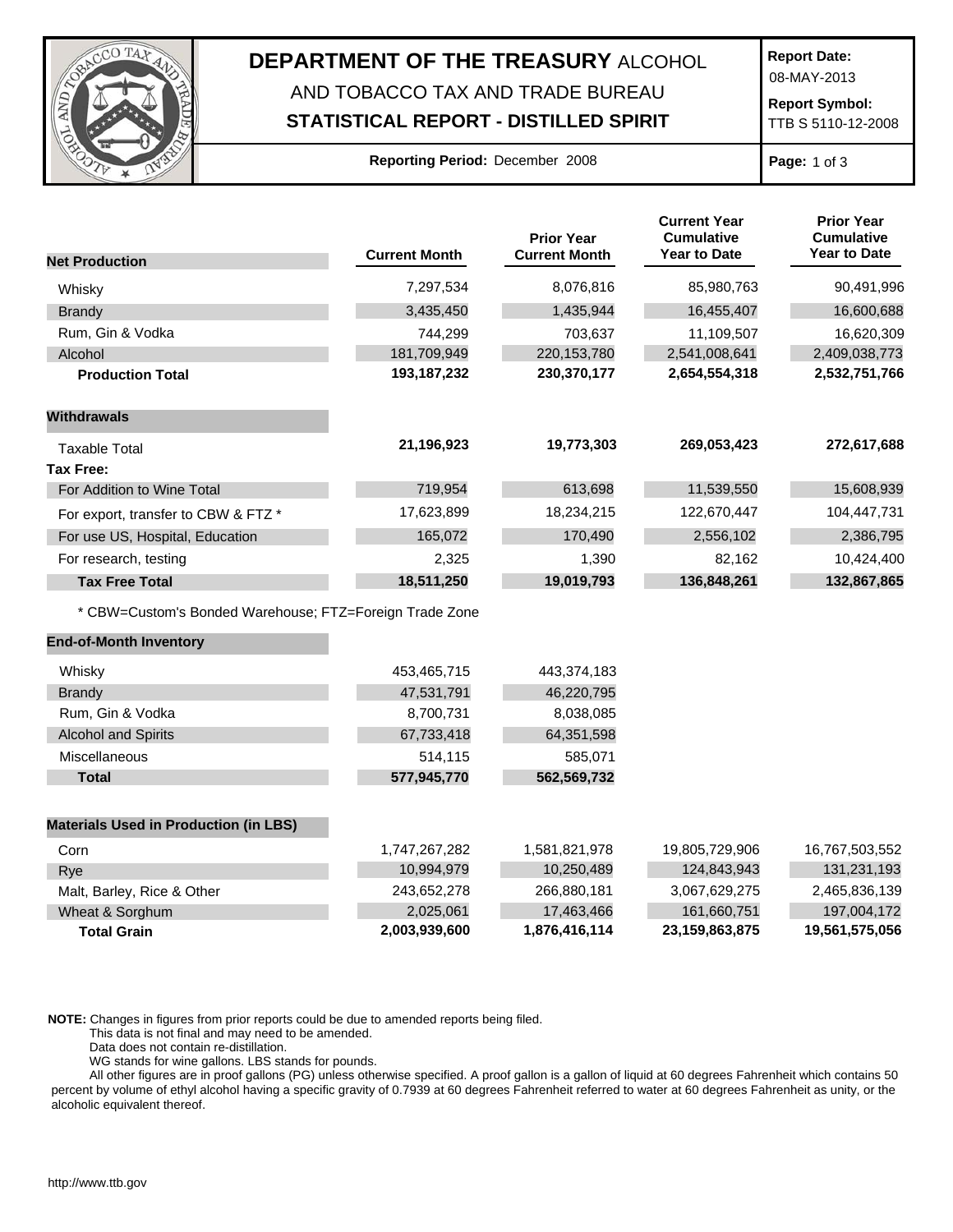## **STATISTICAL REPORT - DISTILLED SPIRIT** TTB S 5110-12-2008 **Page: 2 of 3**

| <b>Bottled For Domestic Use (in WG)</b>         | <b>Current Month</b> | <b>Prior Year</b><br><b>Current Month</b> | <b>Current Year</b><br><b>Cumulative</b><br><b>Year to Date</b> | <b>Prior Year</b><br><b>Cumulative</b><br><b>Year to Date</b> |
|-------------------------------------------------|----------------------|-------------------------------------------|-----------------------------------------------------------------|---------------------------------------------------------------|
| Whisky                                          | 5,228,545            | 4,534,335                                 | 73,445,613                                                      | 69,818,359                                                    |
| <b>Brandy</b>                                   | 1,208,575            | 1,246,899                                 | 16,432,599                                                      | 14,900,045                                                    |
| Imported Rum: Puerto Rican                      | 1,955,238            | 1,980,230                                 | 31,437,519                                                      | 34,506,705                                                    |
| Virgin Islands                                  | 414,165              | 577,443                                   | 8,042,348                                                       | 7,676,741                                                     |
| Others                                          | 179,408              | 199,188                                   | 3,439,005                                                       | 4,778,701                                                     |
| Gin                                             | 1,073,433            | 1,145,201                                 | 16,448,854                                                      | 16,378,548                                                    |
| Vodka                                           | 5,412,461            | 6,178,357                                 | 98,334,927                                                      | 93,242,143                                                    |
| Cordials                                        | 4,579,089            | 3,733,460                                 | 52,962,529                                                      | 60,449,587                                                    |
| Cocktails                                       | 168,981              | 170,567                                   | 8,747,223                                                       | 5,005,629                                                     |
| Tequila                                         | 1,533,785            | 1,056,087                                 | 16,939,933                                                      | 17,638,413                                                    |
| Alcohol, Neutral Spirits & Miscellaneous        | 623,156              | 354,386                                   | 7,669,280                                                       | 8,868,579                                                     |
| <b>Non-Whisky Total</b>                         | 17,148,291           | 16,641,818                                | 260,454,217                                                     | 263,445,091                                                   |
| <b>Total Whisky &amp; Non-Whisky</b>            | 22,376,836           | 21,176,153                                | 333,899,830                                                     | 333,263,450                                                   |
| <b>Bottled in Bond for Domestic Use (in WG)</b> |                      |                                           |                                                                 |                                                               |
| Total                                           | 15,255               | 8,418                                     | 245,450                                                         | 266,763                                                       |
| <b>Bottled for Export (in WG)</b>               |                      |                                           |                                                                 |                                                               |
| Whisky                                          | 1,373,699            | 1,198,550                                 | 20,340,000                                                      | 20,526,673                                                    |
| Brandy, Cordials, Cocktails & Miscellaneous     | 148,087              | 69,336                                    | 2,396,373                                                       | 1,715,103                                                     |
| Rum, Gin, Vodka, Tequila & Alcohol              | 107,987              | 120,682                                   | 2,311,467                                                       | 2,284,848                                                     |
| <b>Total</b>                                    | 1,629,773            | 1,388,568                                 | 25,047,840                                                      | 24,526,624                                                    |
| <b>Grand Total</b>                              | 24,021,864           | 22,573,139                                | 359,193,120                                                     | 358,056,837                                                   |
| <b>Spirits Dumped to Processing</b>             |                      |                                           |                                                                 |                                                               |
| Alcohol and Neutral Spirits                     | 7,007,538            | 5,705,597                                 | 99,097,283                                                      | 94,677,513                                                    |
| Imported Whisky                                 | 1,845,347            | 1,592,663                                 | 25,847,684                                                      | 24,477,619                                                    |
| Domestic Whisky                                 | 4,015,579            | 3,511,141                                 | 60,797,208                                                      | 61,489,763                                                    |
| <b>Brandy</b>                                   | 1,139,569            | 957,053                                   | 14,940,359                                                      | 15,130,303                                                    |
| Imported Rum: Puerto Rican                      | 1,484,262            | 1,696,901                                 | 23,548,790                                                      | 26,169,787                                                    |
| Virgin Islands                                  | 768,140              | 528,839                                   | 7,928,124                                                       | 7,309,126                                                     |
| <b>Others</b>                                   | 240,173              | 190,415                                   | 3,953,998                                                       | 3,978,286                                                     |
| Gin                                             | 1,098,170            | 1,125,696                                 | 16,147,903                                                      | 14,297,370                                                    |
| Vodka                                           | 921,969              | 618,237                                   | 10,901,030                                                      | 9,283,683                                                     |
| Cordials, Cocktails & Miscellaneous             | 267,182              | 339,592                                   | 6,451,121                                                       | 7,736,420                                                     |
| Tequila                                         | 1,000,569            | 932,279                                   | 16,490,955                                                      | 17,432,798                                                    |
| <b>Total</b>                                    | 19,788,498           | 17,198,413                                | 286,104,455                                                     | 281,982,668                                                   |
| <b>Other Ingredients Mixed with Spirits</b>     |                      |                                           |                                                                 |                                                               |
| Wine                                            | 823,260              | 1,182,457                                 | 12,555,761                                                      | 12,004,777                                                    |
| <b>Alcohol Flavoring Materials</b>              | 207,037              | 203,944                                   | 3,288,910                                                       | 3,104,779                                                     |

**NOTE:** Changes in figures from prior reports could be due to amended reports being filed.

This data is not final and may need to be amended.

Data does not contain re-distillation.

WG stands for wine gallons. LBS stands for pounds.

All other figures are in proof gallons (PG) unless otherwise specified. A proof gallon is a gallon of liquid at 60 degrees Fahrenheit which contains 50 percent by volume of ethyl alcohol having a specific gravity of 0.7939 at 60 degrees Fahrenheit referred to water at 60 degrees Fahrenheit as unity, or the alcoholic equivalent thereof.